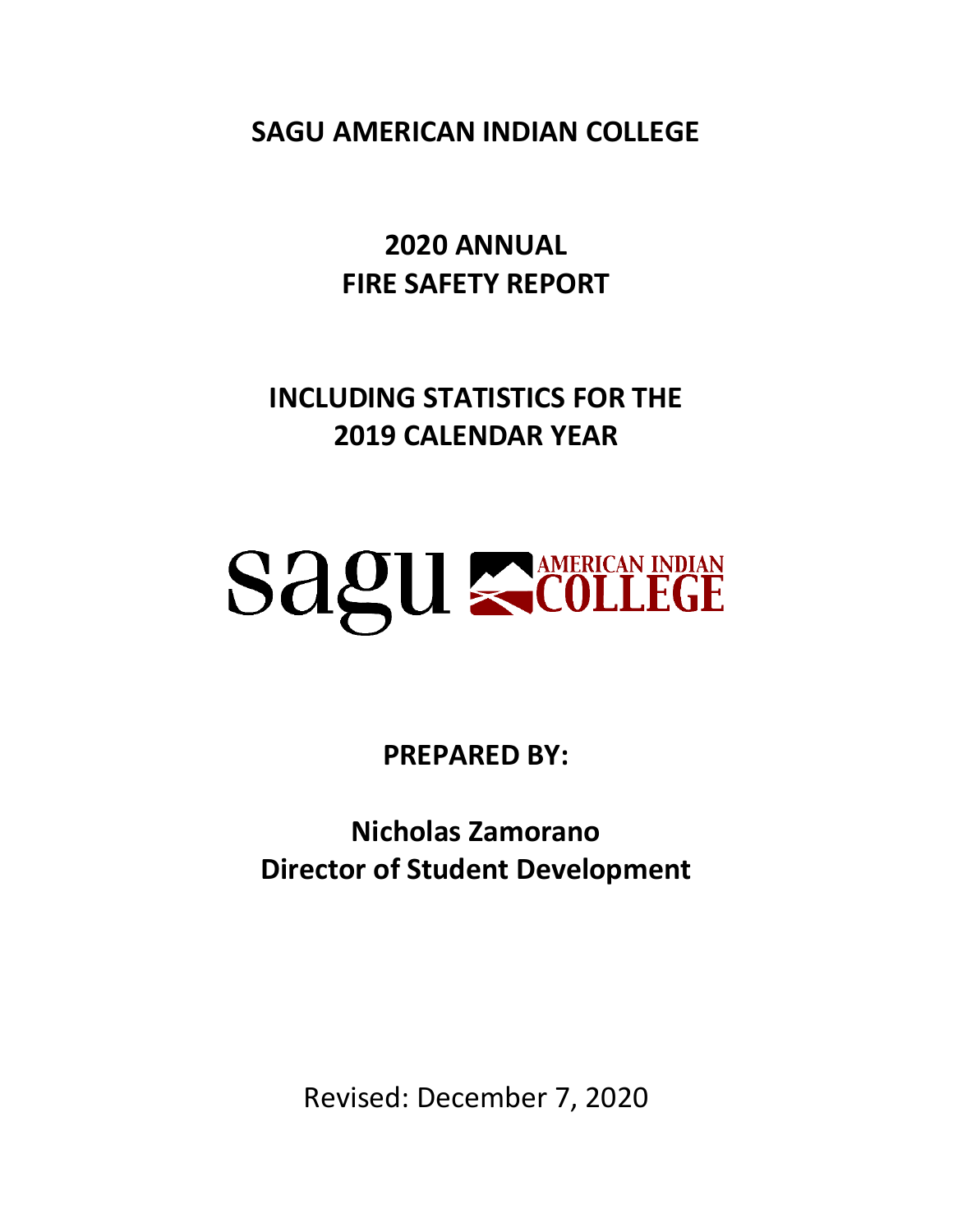#### **THE ANNUAL CAMPUS FIRE SAFETY REPORT**

#### **INTRODUCTION**

The SAGU American Indian College Annual Fire Safety Report is submitted in accordance with the Higher Education Opportunity Act of 2008 (HEOA), and the amended Higher Education Act of 1965 (HEA). This report as well as the Annual Campus Security Report may be found in their entirely in the following locations and formats:

- PDF Format on the SAGU American Indian College Web Site at: [https://www.aicag.edu/consumer-information/fire-safety.](https://www.aicag.edu/consumer-information/fire-safety) This link will be distributed by email to the entire campus community at the start of each fall semester.
- Printed copies can be obtained upon request at the Student Development office. Fire Safety as well as overall campus safety is handled through a multifaceted approach involving cooperation between the Student Development office, maintenance, Residential Life, and outside entities including The Phoenix Fire Department, and the Maricopa County Fire Marshall.

#### **Annual Safety Report**

SAGU American Indian College chooses to have separate reports for the **Annual Fire Safety Report**  and the **Annual Security Report.** These reports are made available to potential students, potential employees, Staff, Faculty and current students by October 1st of each year. *This year 2020, the Department of Education allowed the October deadline for reporting 2019 stats to be extended through the end of the year.*

## **PROCEDURE FOR REPORTING FIRES**

Anyone detecting smoke or fire in a building should...

- **Call 911**
- Activate the alarm by pulling the nearest pull station.
- Call the Director of Student Development's office at (602)944-3335 ext. 215 during business hours or the Resident Director's after hours at (602)944-3335 ext. 207 or ext. 228
- Give your name and location of the fire.
- Initiate evacuation procedures:
	- o When an alarm is sounded:
		- Assist persons with disabilities in evacuating the building.
		- Close the office or classroom door if you are the last person to leave.
		- Leave the building by using the nearest exit.
		- If the alarm stops (alarms may not sound continuously), continue to evacuate.
		- Warn others who may attempt to enter the building when the alarm is not sounding.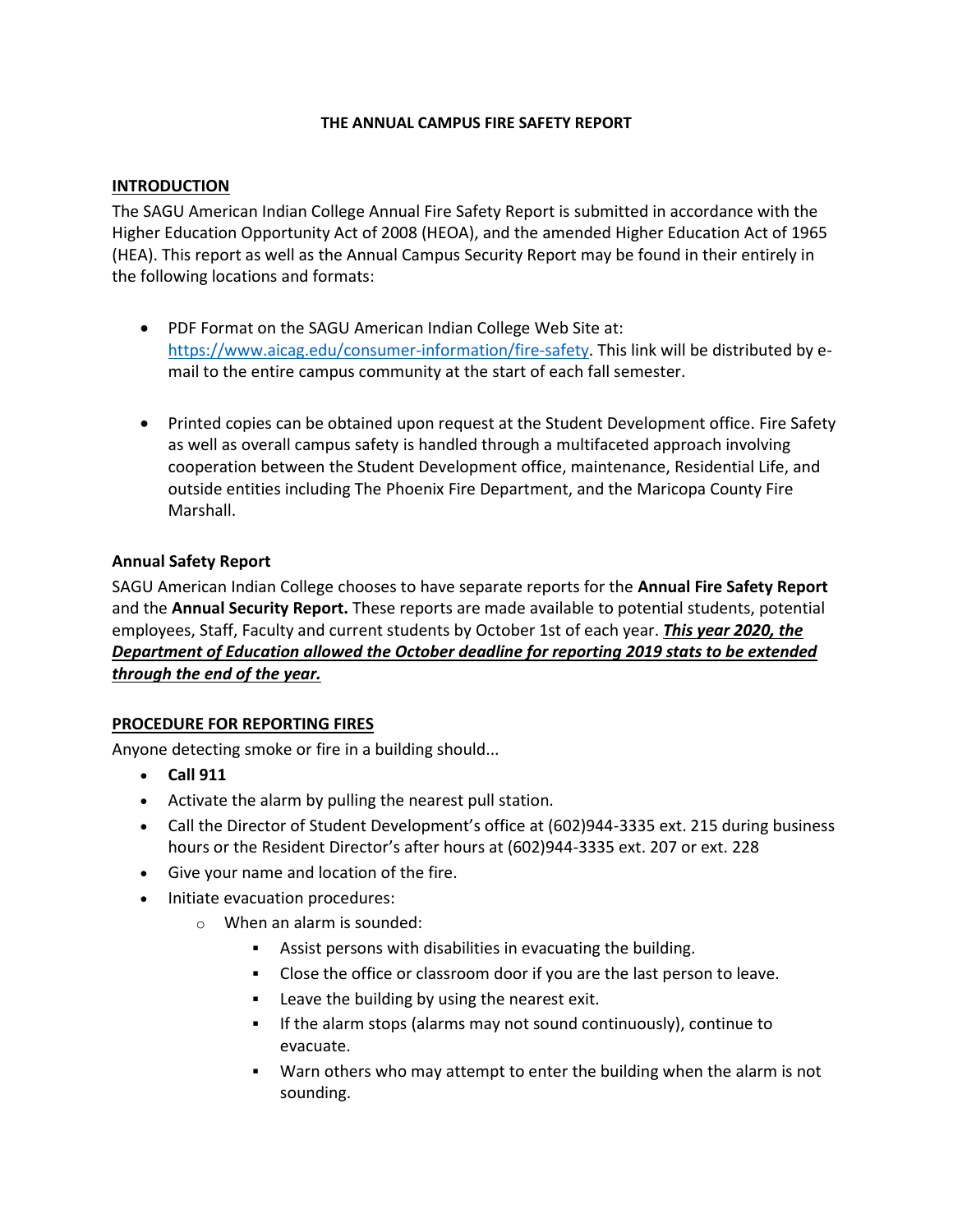- **.** If the corridors or stairways are filled with smoke, or are extremely hot, remain in your room and keep the doors tightly closed. Go to the balcony or window to await rescue.
- Once outdoors, report to the designated waiting area for an accountability count.
- **•** The designated areas will be a minimum of 50 feet away from buildings. (Designated areas will be determined during the training sessions in the different buildings.)
- Keep roadways, fire lanes, hydrant and walkways clear for emergency vehicles and crews.
- Unless Campus Security personnel direct you to an alternate location, you should remain in the designated waiting area.
- From these locations, you will be advised when it is safe to re-enter the evacuated building. Do not re-enter an evacuated site unless directed to do so by Residential Life, Student Development office or the Phoenix Fire Department.

The following are specific instructions for each specific building for evacuation in the event of a fire or a fire drill. Fire drills are conducted at least once each semester.

- **Admin/Chapel** exit the building and go to the parking lot north of the building.
- **Lee Academic Building** exit the building and go to the parking lot south of the building.
- **Gannon Dormitory** exit the building and go to the grassy area south of the building.
- **Washburn Dormitory and Library** exit the building and go to the grassy area to the south and east of the building.
- **Ramsey Dining Hall** exit the building and go to the grassy area to the east of the building.
- **Cree Student Union** exit the building and go to the grassy area to the north of the building.
- **Gymnasium** exit the building and go to the grassy area to the north of the building.

# **DESCRIPTION OF FIRE SAFETY SYSTEMS IN ON-CAMPUS HOUSING FACILITIES**

At SAGU American Indian College the two dormitories (Gannon and Washburn) are continuously monitored by an addressable fire detection system. Smoke detectors are located in the hallways, lounges, and individual rooms. Manual pull stations are available at each exit point.

Audible and visual alarms are activated in the residence hall when any sensing device detects the conditions of a fire. Each floor in the residence hall is equipped with at least one fire extinguisher.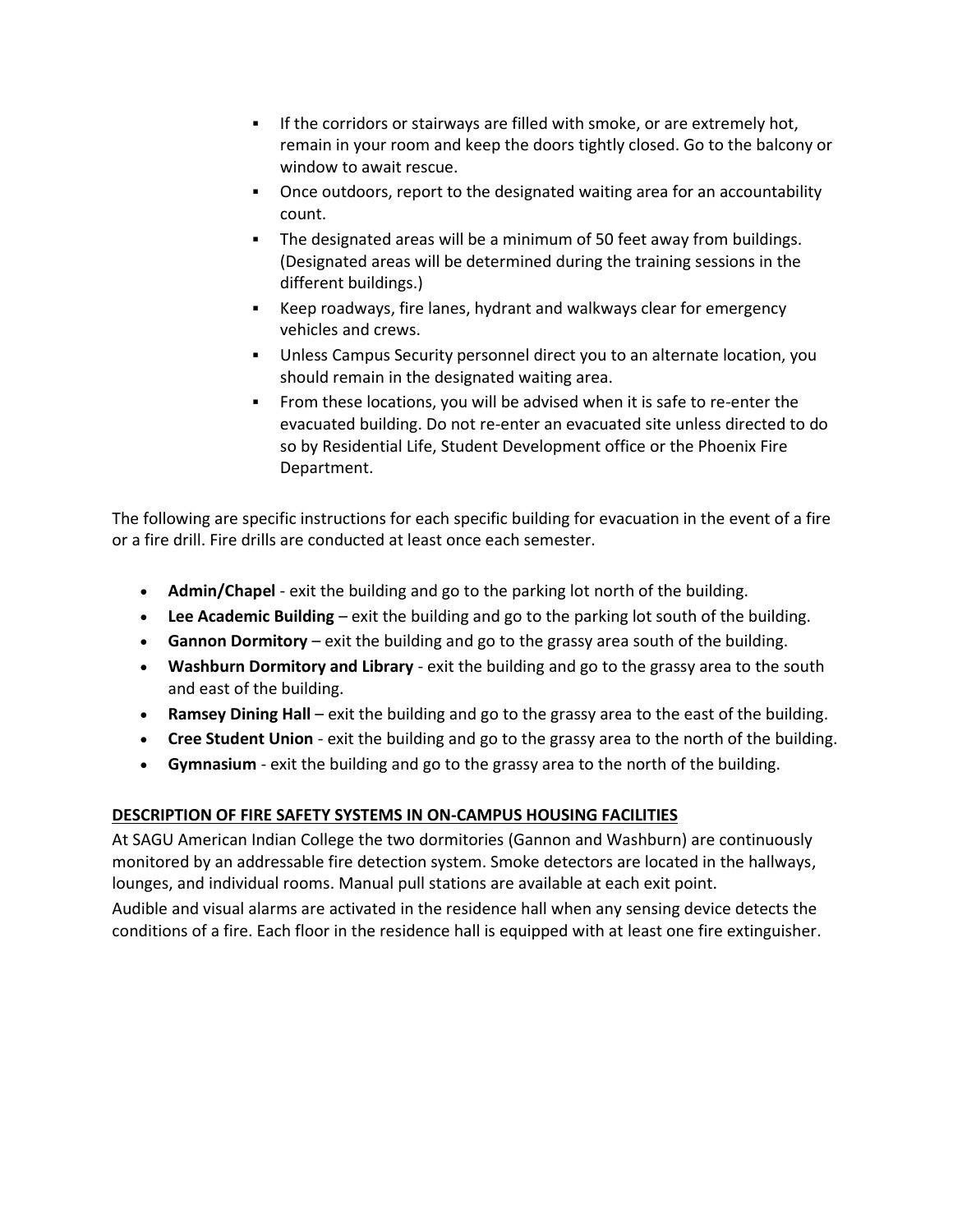## **FIRE SAFETY PROTECTION LEVEL FOR RESIDENTIAL FACILITIES 2019**

| <b>Residential</b><br><b>Facility</b> | <b>Fire Alarm</b><br>System | Full<br><b>Sprinkler</b><br>System | <b>Smoke</b><br><b>Detection</b> | <b>Fire</b><br><b>Extinguisher</b><br><b>Devices</b> | Evacuation<br><b>Plans</b> | <b>Number of</b><br><b>Evacuation</b><br><b>Fire Drills</b><br><b>Each Calendar</b><br>Year |  |
|---------------------------------------|-----------------------------|------------------------------------|----------------------------------|------------------------------------------------------|----------------------------|---------------------------------------------------------------------------------------------|--|
| Gannon                                | Yes                         | No                                 | Yes                              | Yes                                                  | Yes                        | 4                                                                                           |  |
| Washburn                              | Yes                         | No                                 | Yes                              | Yes                                                  | Yes                        | 4                                                                                           |  |

# **FIRE DRILLS**

Drills are conducted at unannounced times. All students will proceed quickly and quietly to designated areas outside of the buildings. Exits should be kept clear at all times. Procedures for a fire drill are as follows:

- 1. Leave the building immediately through the nearest exit to you. On your way out, turn off all lights and air conditioning, (and stoves in kitchen and apartments). Make sure all windows and doors are closed. These procedures help contain the fire.
- 2. Assemble in the open area immediately in front of the cafeteria (Lake Lopez) until a count can be taken and it is determined that no one is still in a building. Remain in the open area until the person in charge gives a release to return.

## **FIRE RESPONSE AND SAFETY PRACTICES**

Be familiar with the location of fire alarm pull stations, as well as the location of every fire extinguisher in your building. Develop a mental plan of what you will do is a fire in your area and rehearse it. Know where you will exit, including an alternate in case your first choice is blocked. Know how to use a fire extinguisher. **(Pull the safety pin, aim at the base of the fire, squeeze the trigger handle and move it from side to side as it discharges at the base of the fire.)** The first few seconds of a fire are critical as to whether it spreads or is controlled, but never allow a fire to cut you off from the exit while attempting to control it.

If a fire occurs in your area, pull the fire alarm immediately and evacuate the area, remembering to assist people with special needs and to account for all persons in the area. If the fire is small enough to extinguish, do so with a fire extinguisher and disconnect any electrical devices involved in the fire if safe to do so. Then contact the Director of Student Development or the Residence Directors immediately.

If the fire is beyond control with an extinguisher, evacuate immediately and activate a fire alarm pull station. Call 9-1-1 immediately from a safe location and notify the Director of Student Development or the Residence Directors. Remember the rules of evacuation: Exit directly outside the building, if possible. Close doors behind you. Do not go deeper into the building unless forced to do so by flames. Never return to the building once outside until told to do so by the appropriate personnel.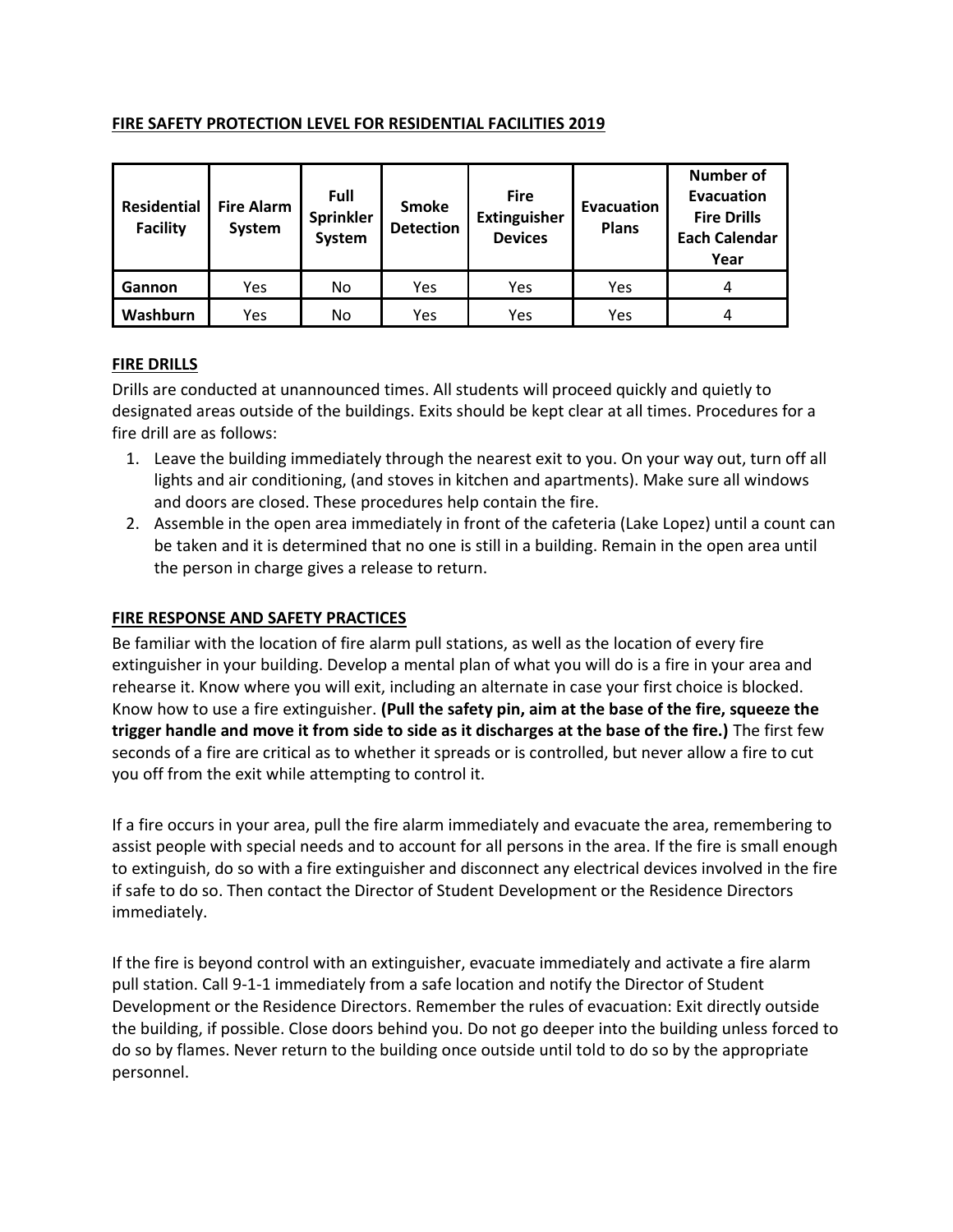If you should become trapped inside a building by smoke or fire, **DO NOT PANIC.** Do not open any door until you feel the door first to make sure it is not hot. If it is hot, there is fire on the other side of the door. Crawl or stay as low as possible as you move through the building. Because heat from a fire and smoke both rise, the air close to the floor is cooler and less dense with smoke. Breathe shallowly through your nose and use clothing, such as shirt or sweater, as a filter. If you are forced to advance through flames, hold your breath, move quickly, cover your head and hair, and keep your head down and your eyes closed as much as possible. If possible, use a cell phone to call 9-1-1 or the Director of Student Development or the Residence Directors to advise them of your location and condition so that rescue personnel can be directed to you. Do not open or break a window unless it provides you an immediate avenue of escape, as oxygen will only feed the fire and lessen your chances of survival. Remember: **Panic is as lethal as the fire. REMAIN CALM.**

# **EMERGENCY EVACUATION DRILL DOCUMENTATION**

| <b>Facility</b> | Type of<br><b>Drill</b> | Date       | <b>Time</b><br><b>Started</b> | <b>Time</b><br><b>Ended</b> | 1- Announced 2-<br>Unannounced |
|-----------------|-------------------------|------------|-------------------------------|-----------------------------|--------------------------------|
| Gannon          | Evacuation              | 01/24/2019 | 11:00 PM                      | 11:02 PM                    |                                |
|                 | Evacuation              | 01/25/2019 | 11:00 PM                      | 11:04 PM                    | $\overline{2}$                 |
|                 | Evacuation              | 09/10/2019 | 10:15 PM                      | 10:17 PM                    | 1                              |
|                 | Evacuation              | 09/11/2019 | 11:04 PM                      | 11:07 PM                    | 2                              |
| Washburn        | Evacuation              | 01/24/2019 | 11:00 PM                      | 11:02 PM                    | 1                              |
|                 | Evacuation              | 01/25/2019 | 11:00 PM                      | 11:02 PM                    | $\overline{2}$                 |
|                 | Evacuation              | 09/10/2019 | 10:15 PM                      | 10:17 PM                    | 1                              |
|                 | Evacuation              | 09/11/2019 | 11:04 PM                      | 11:07 PM                    | $\mathfrak z$                  |

Residential Facility Evacuation Drills are announced and unannounced. We do four drills a year for the Dorms.

Everyone in each building fully cooperated and left the buildings and went to the respective areas designated in previous training.

All the fire panels did work that were set off.

These drills were conducted by residential life and campus security. The Director of Student Development was contacted after to be informed of results which were documented as shown above.

# **INSPECTIONS**

All Fire Extinguishers, Alarms, and smoke detectors are certified annually by licensed contractors as required by law. In addition, Fire Extinguishers are checked routinely by a fire company. Those in the Residence Hall public areas are also checked by Resident Assistants while making regular rounds. R. A.'s report discharged and missing Fire Extinguishers to the Resident Director. Discharged Fire Extinguishers are serviced by a